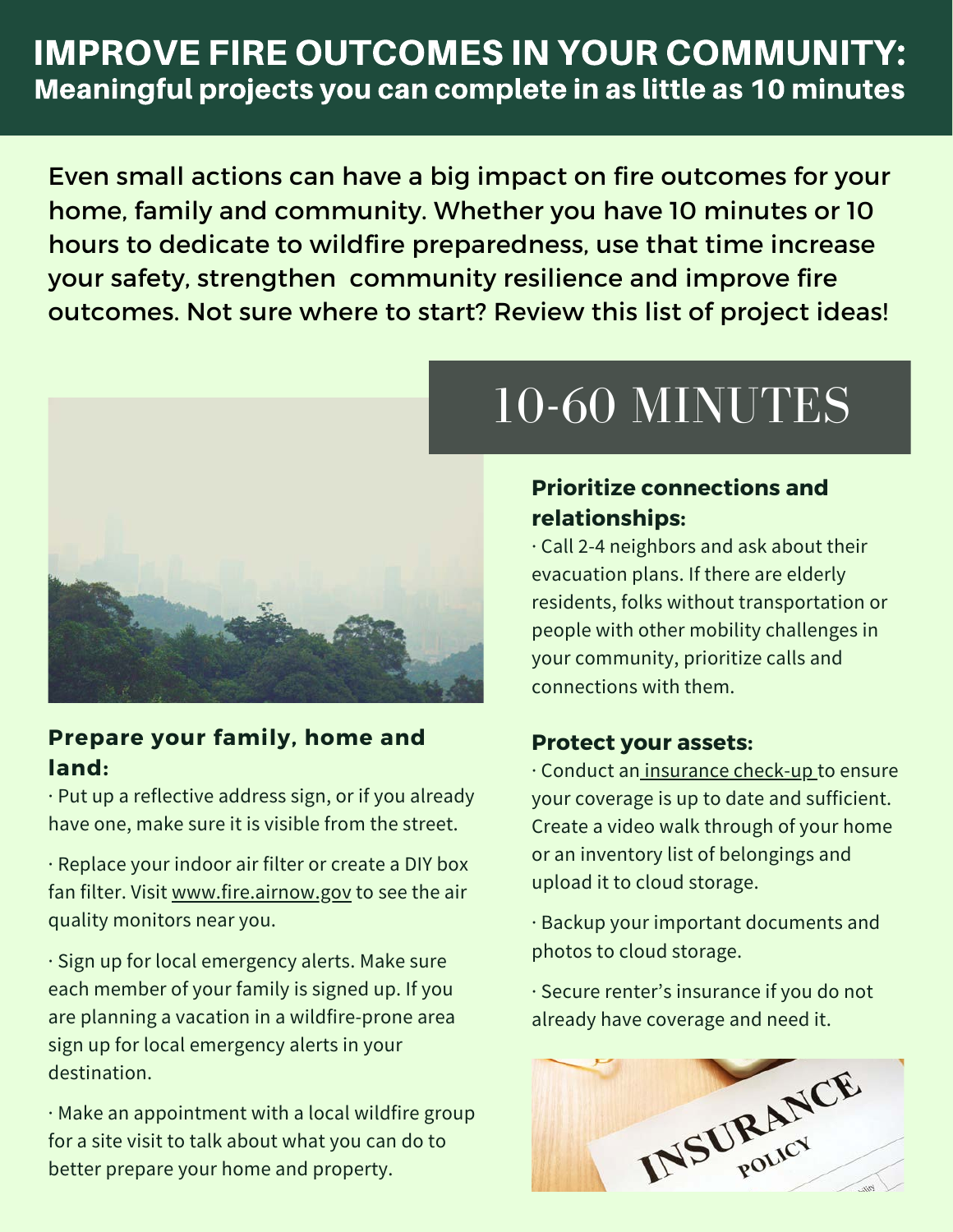

#### **Engage, donate or volunteer:**

· Call a local organization that promotes community well-being, mutual-aid, or social and environmental justice and learn more about how they are working to improve community resilience. Ask them if wildfire issues are part of their work, and if not, ask if they would be interested in including fire preparedness work in their conversations.

· If your family and home are wellprepared, consider volunteering to support preparedness and risk reduction of community facilities such as senior centers, assisted living facilities or day care centers. Make connections with the folks that operate such facilities in your community and find out if they need volunteers or support.

# 1-2 HOURS

### **Plan, assess, refresh and purchase:**

· Walk around your home and complete a [wildfire checklist](https://www.iafc.org/docs/default-source/default-document-library/wildfire-checklist_ibhs.pdf?sfvrsn=5bdedd0d_0). Pay special attention to the zone 0-5 feet from your structure.

[· Make or refresh your family members' go](https://www.ready.gov/kit)bags. Or, if you[r go-bags](https://www.ready.gov/kit) are ready, make a go-bag to give to a neighbor.

· If you live in an area where **Public Safety** [Power Shutoffs are likely, consider how yo](https://prepareforpowerdown.com/)u will cope without power. Purchase a portable power bank to charge your cell phone and medical equipment. If you have a generator, ensure that it is functioning properly.

[· Create or practice your family emergency](https://www.ready.gov/plan) plan. Know two ways out of your neighborhood, and other locations where you and your family members spend time. Remember, you may have to evacuate from a location other than your home.

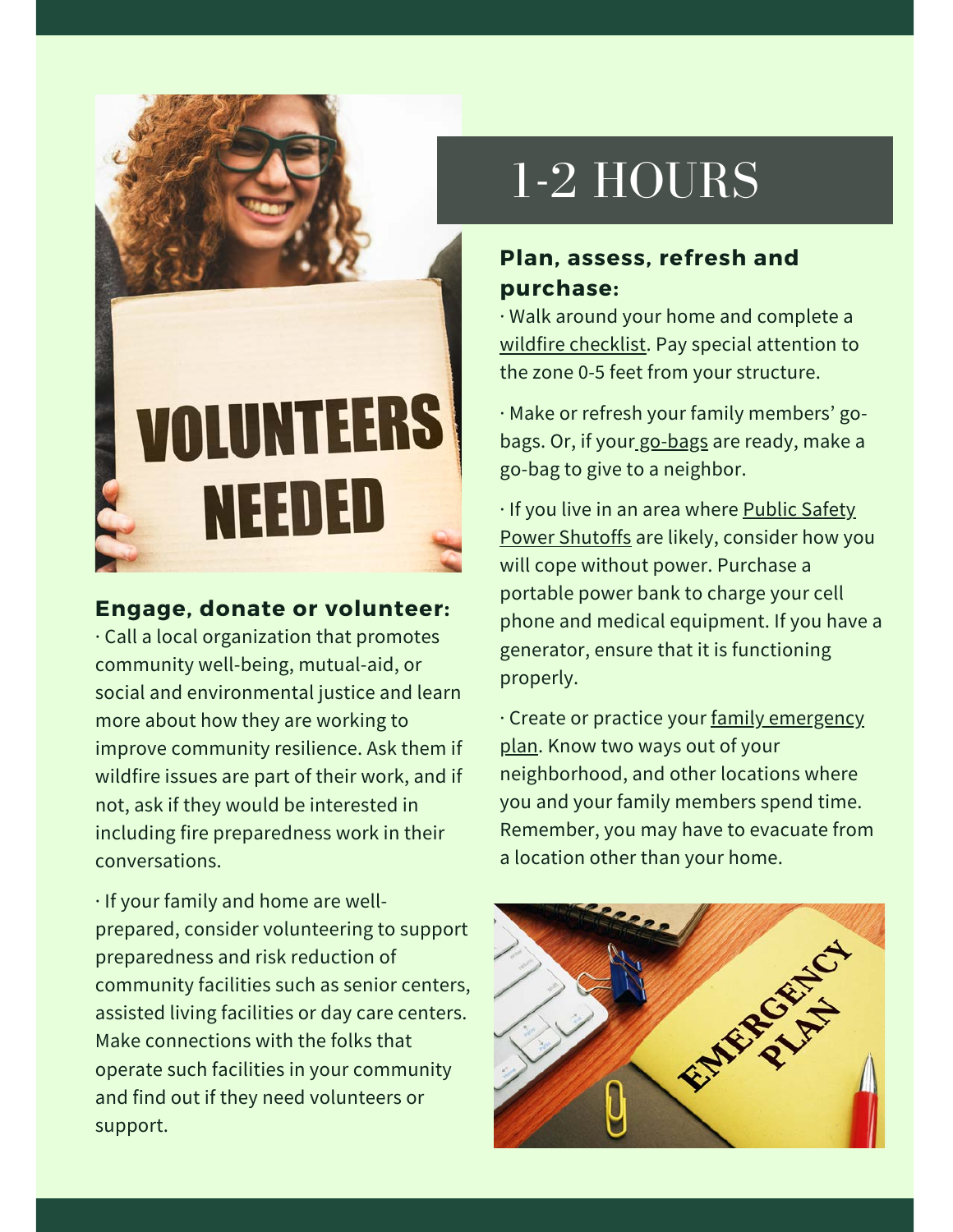# 2-4 HOURS

### **Get sweaty, handy, or both!**

· Where allowable, burn yard debris to reduce the available fuel on your property. Follow local pile burning and air quality rules.

· Replace [vents and screening](https://www.nfpa.org/-/media/Files/Firewise/Fact-sheets/FirewiseFactSheetsAtticsCrawlSpaces.ashx?la=en) with ⅛ inch non-combustible mesh to prevent ember intrusion.

· Limb low hanging branches or encroaching vegetation that would make your driveway or access road dangerous for a fire engine.

· Clean your gutters!

### **Share your vision:**

· Attend a local government meeting (City Council, Planning Commision or other local government gathering). Provide public comments that outline your thoughts or questions about wildfire.

· Host a block party for your neighbors and share information about local fire resources. Talk about the relationship to fire you and your community would like to foster.

· Submit a "Letter to the Editor" about your vision for fire in your community.





#### **Organize:**

· Create a neighborhood communication group, or forum, like those on NextDoor or Facebook, focused on wildfire preparedness. Invite your neighbors and begin sharing useful information and updates there to establish the space as a valuable source of information and connection.

· If you work outside the home, talk with your colleagues and/or boss about fire preparedness, how your workplace is taking action and what more you could do. Consider sharing fire preparedness information at a future staff meeting or special workshop.

· Conduct a [community asset mapping](https://fireadaptednetwork.org/community-based-asset-mapping-fire-adaptation/) process to organize collective assets and contributions.